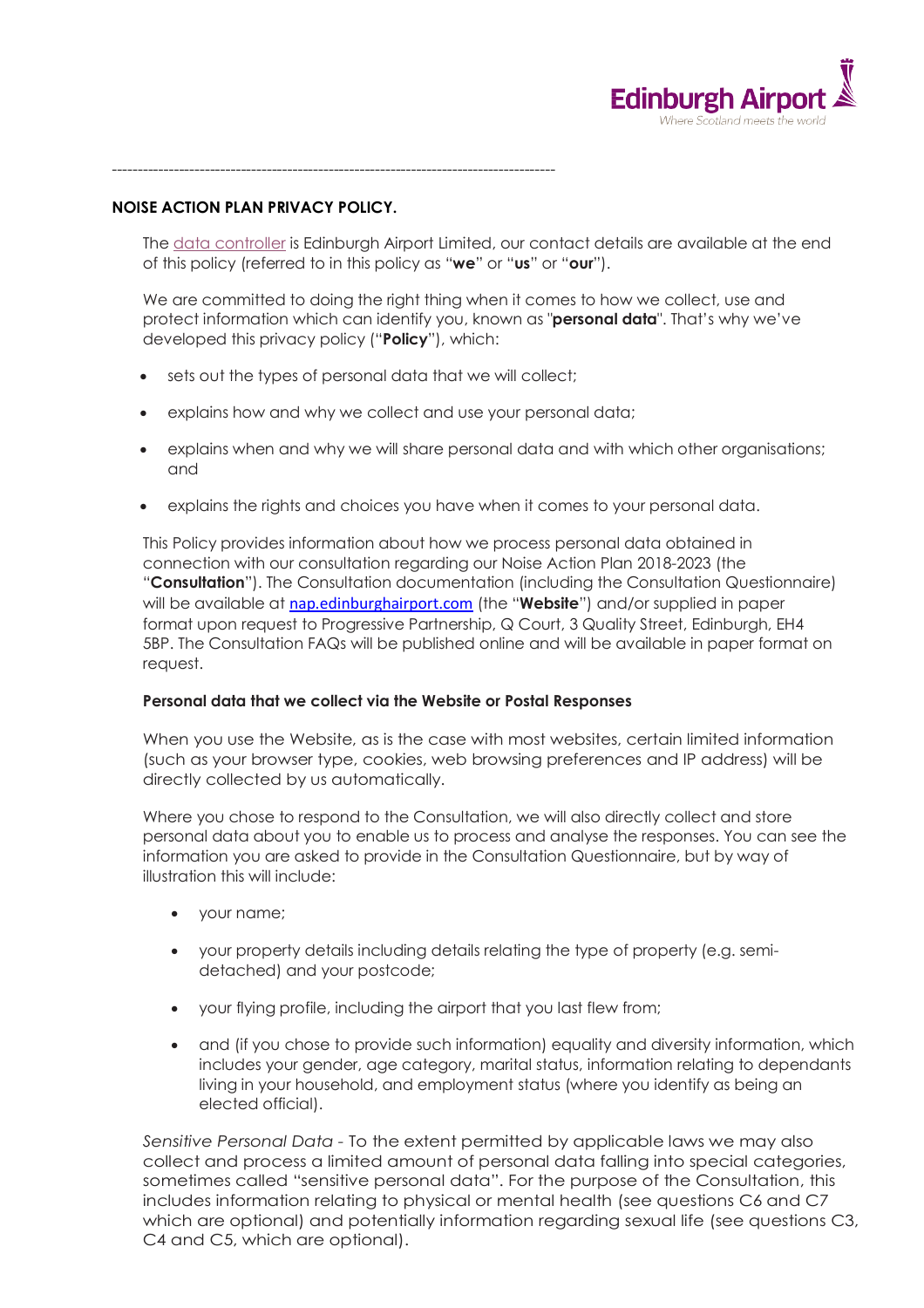The Consultation Questionnaire contains a number of free text fields. None of the related questions require you to provide any personal data, but you are free to choose to do so if you feel it is relevant information.

If you opt to be kept up to date on the Consultation process by e-mail we will also collect and process your e-mail address and if you opt to be kept up to date on the Consultation process by post we will also collect and process your postal address.

If you provide us with personal data about others, for example if you are a representative of your local council, you must ensure that those individuals are aware that you are providing us with their personal data and how we will use it, and that they do not object to that use.

### **How we use personal data**

We use the personal data collected from the Consultation participants for a number of purposes, including to:

- 1. map and analyse for the purposes of the Consultation the areas from which responses have been received (using postcodes) in terms of proximity to Edinburgh Airport and current flight paths;
- 2. analyse all responses and use the information for the purposes of the Consultation including to finalise Edinburgh Airport's Noise Action Plan for 2018-2023;
- 3. analyse all equality and diversity information to publish a report, on an aggregated, non-identifiable basis, on the range of participants taking part in the Consultation;
- 4. on occasion, work with the Consultation Institute in delivery of the Consultation;
- 5. provide participants with updates on the Consultation process if they opt-in to receive them; and
- 6. transfer data to any entity which may acquire rights in Edinburgh Airport.

## **Why we collect and use your personal data and our legal basis**

We generally process your personal data under one of the following legal bases:

- the processing for purposes detailed at 1, and 6 above is necessary for the legitimate interests pursued by us (in understanding the geographic spread of local views on the Consultation as that impacts our commercial operation and plans as an Airport, and in order to benefit from any future sale, disposal or transfer of any of the business, assets, or rights in Edinburgh Airport), except where such interests are overridden by your interests or fundamental rights and freedoms which require protection of personal data;
- the processing for the purpose detailed at 2, and 4 above is necessary for compliance with a legal obligation to which we are subject, in particular under European Parliament and Council Directive for Assessment and Management of Environmental Noise 2002/49/EC, more commonly referred to as the Environmental Noise Directive (END) and the Environmental Noise (Scotland) Regulations 2006 we have a legal obligation to update our Noise Action Plan every 5 years and this Consultation is necessary to allow us to do that; or
- the processing for the purpose detailed at 3 above is necessary for the substantial public interest of identifying or keeping under review the existence or absence of equality of opportunity or treatment between groups of people; and
- based on your consent, where you elect to receive updates from us (purpose 5 above).

### **Communications from us**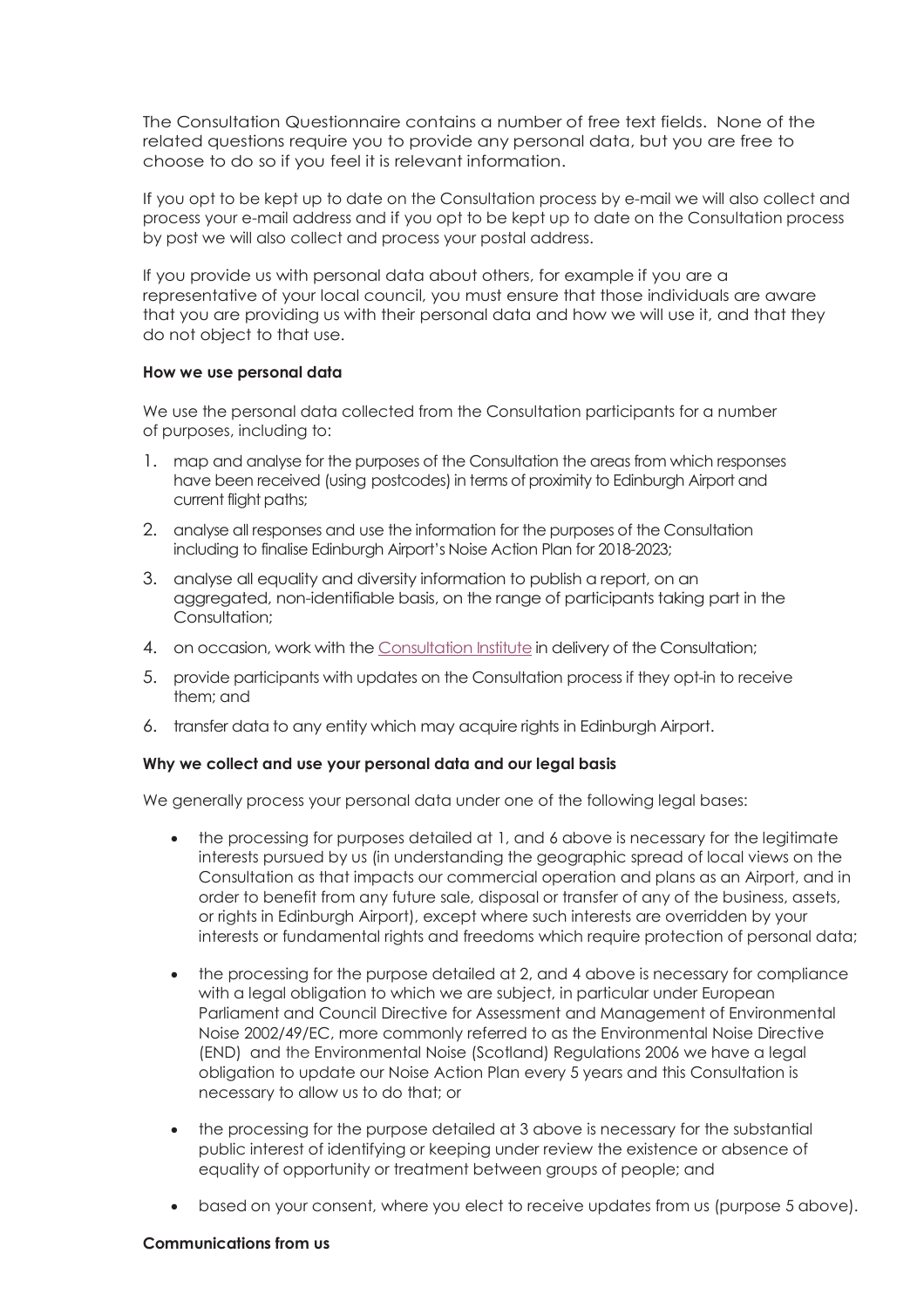Where you have indicated that you would like to receive updates on the Consultation process we may send communications in the form of email or postal updates to tell you about developments in the Consultation. Please notify us of any changes to your personal data which you have provided to us if you wish to continue to receive updates. You can unsubscribe from receiving updates by email by clicking the "unsubscribe" link in our e-mail communications or please notify us in writing if you receive postal updates and no longer wish to receive them.

### **Providing information to others**

For the purpose of this Consultation, we will be working closely with and may be sharing personal data with:

- 1. the Scottish Government;
- 2. our air traffic control service provider and other professional consultants assisting us with carrying out the Consultation;
- 3. Progressive Partnership, who will host the online Edinburgh Airport Noise Action Plan Consultation Questionnaire, collect and record paper and online responses and conduct a data analysis of all responses received as part of the Consultation; and
- 4. the Consultation Institute, who we may seek advice from or use to assist with delivery of the Consultation.

The other third parties with whom we may need to share personal data to help us run the Consultation include:

- our owner, (see Working with other service providers and group companies below);
- third party service providers who process information on our behalf to help run some of our internal business operations, IT services and customer services (see Working with other service providers and group companies); and
- law enforcement bodies in order to comply with any legal obligation or court order and, where we are otherwise requested to provide information, we may provide it but only in accordance with applicable privacy and data protection laws.

We may disclose or share your personal data with such partners in order that we may operate the Website and organise and run the Consultation. We will only share information with such organisations in accordance with this Policy.

The Scottish Government is often subject to Freedom of Information requests (FOI), and any information we supply to the Scottish Government as part of this Consultation may also be provided by them in response to FOIs. However, the Scottish Government must also comply with data protection legislation and should not provide your personal data in response to FOI requests if the disclosure of information would contravene data protection legislation.

Please note that any further correspondence (if any) that you may receive from any of the recipients described above will not be governed by this Policy.

## **Working with other service providers and our group companies**

For operational reasons, we may transfer personal data to service providers and our owner who help us manage our systems and processes. These parties may be located in the UK, other countries in the European Economic Area or elsewhere in the world. Different privacy laws may apply in these countries.

We only make these arrangements or transfers where we are satisfied that adequate levels of protection are in place to protect any information held in that country or that the service provider acts at all times in compliance with applicable privacy laws. Where required under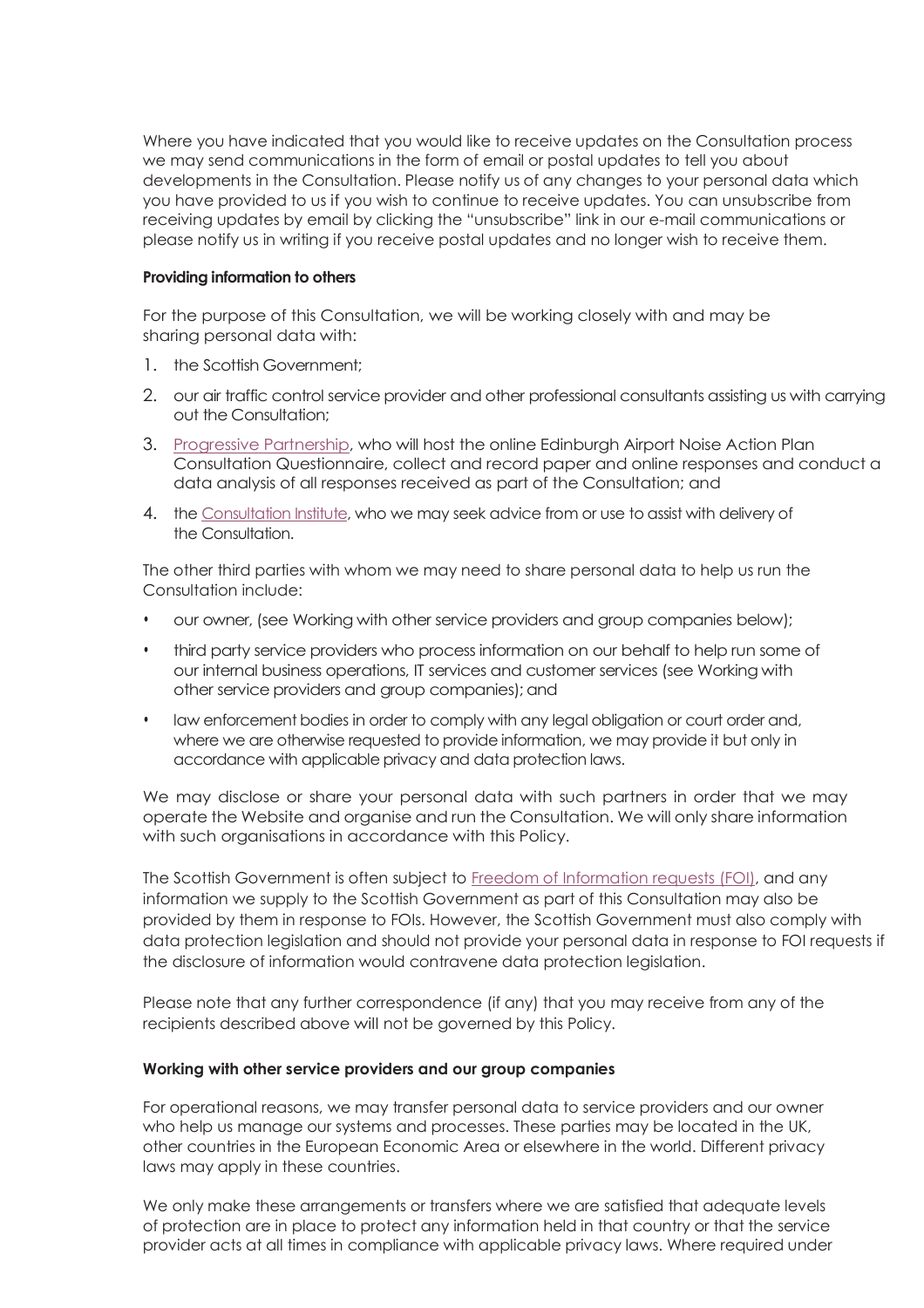applicable laws we will take measures to ensure that personal data handled in other countries will receive at least the same level of protection as it is given in your home country. In particular, where required by applicable data protection laws, we have ensured that such third parties sign standard contractual clauses as approved by the European Commission or other supervisory authority. You can obtain a copy of such safeguards by contacting us (see section below). We may redact data transfer agreements or related documents (i.e. obscure certain information contained within these documents) for reasons of commercial sensitivity.

In the event your personal data is transferred to a foreign jurisdiction, it may be subject to the laws of that jurisdiction and we may be required to disclose it to the courts, law enforcement or governmental authorities in those jurisdictions but we will only do so where required by applicable laws.

## **Keeping information secure**

We invest appropriate resources to protect your personal data from loss, misuse, unauthorised access, modification or disclosure. However, no internet-based site can be 100% secure and we cannot be held responsible for unauthorised or unintended access that is beyond our control. Information held on our computer systems and in our paper filing systems is secure to guard against unauthorised or unlawful processing or accidental loss, destruction of, or damage to personal data. We only authorise access to employees who need it to carry out their job responsibilities.

## **Keeping your records**

We keep records for as long as required to operate the Website and run the Consultation in accordance with legal and regulatory requirements. Where your information is no longer required, we will ensure it is disposed of in a secure manner.

# **Cookies**

Our Website uses cookies (which includes third party cookies) to support analytics functionality.

Cookies are small computer files which are downloaded onto your device and collect information about the way in which you navigate and use our Website and the Internet. The information provided by cookies helps us to provide you with a more personal experience and allows us to make improvements to our Website over time. You may delete and block all cookies or decide to just block certain types of cookie via your browser setting. However, if you choose to block or delete cookies, this may affect the functionality of the Website.

To find out more about cookies, visit www.aboutcookies.org and our Cookies Policy accessible at http://www.edinburghairport.com/help/policies/privacynotice#Privacyandcookies

# **Analytics**

We use analytics tools on our Website to identify service issues and to help us improve our Website. These tools may be provided by third-party service providers and may include the collection and tracking of certain data and information regarding the characteristics and activities of visitors to our Website. In particular, the Website uses Google Analytics, a web analysis service from Google Inc. Google's Privacy Policy, which explains how Google Analytics uses your information, can be found here: https://www.google.com/policies/privacy/.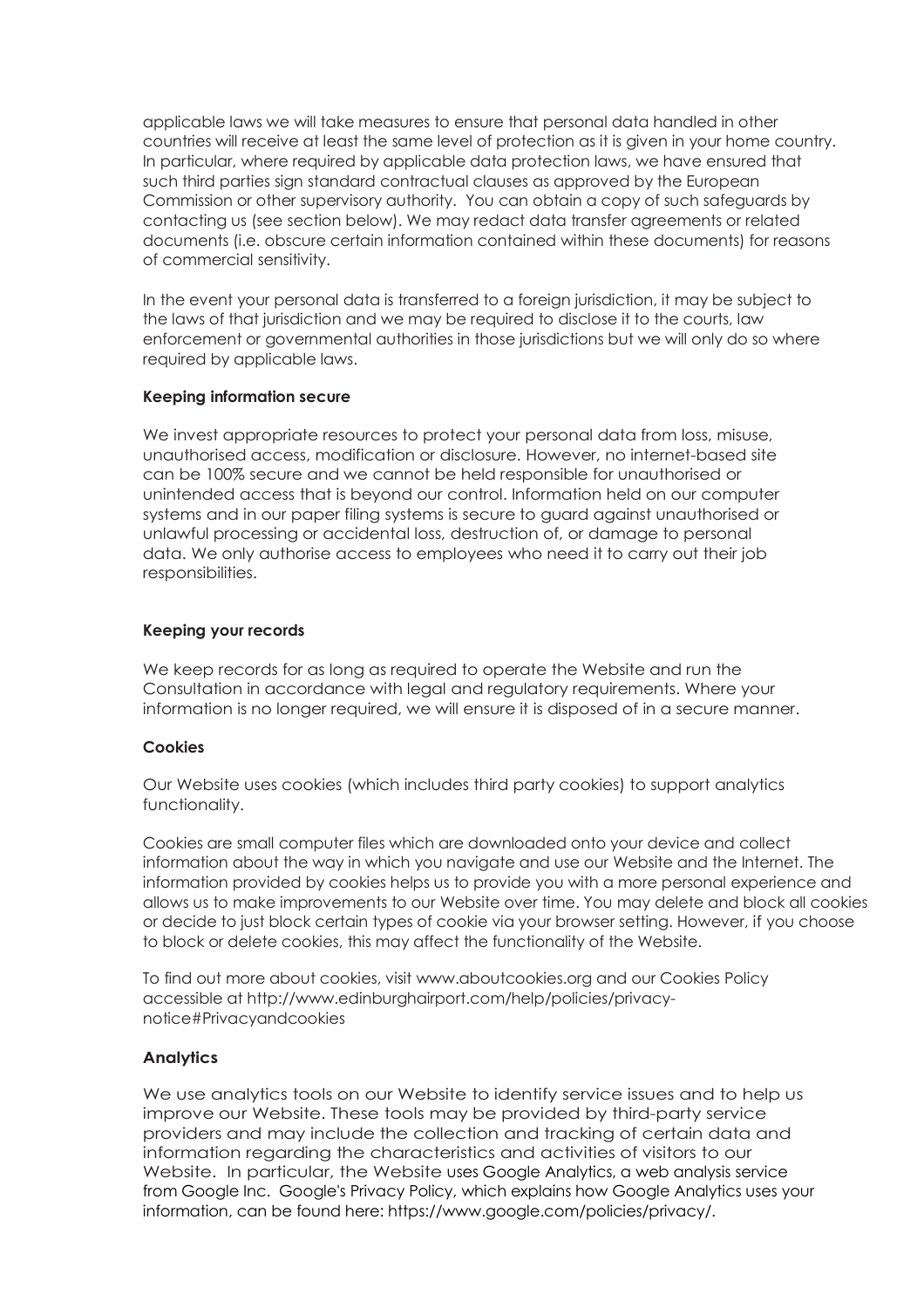We may use the information in order to conduct profiling. Profiling means using automated processes without human intervention (such as computer programmes) to analyse your personal data in order to evaluate your behaviour, such as to allow us to better evaluate how to provide our questionnaires in the future based on the information we know or infer about you, for example based on how long it took you to answer a certain question on the Website.

You may request further details on our tools and the relevant third parties from us.

## **Access and other rights**

You have a number of rights in relation to your personal data.

You may request access to your data, correction of any mistakes in our files, erasure of records where no longer required, restriction on the processing of your data, object to the processing of your data which is carried out on a legitimate interest basis, and ask for further information in relation to profiling or the basis for international transfers. You may also exercise a right to complain to your supervisory authority.

When exercising any of the rights listed below, we will ask you to provide proof of your identity. If your request is excessive, we may levy a small fee.

More information about each of these rights is accessible below.

- **Access**. You can ask us to: confirm whether we are processing your personal data; give you a copy of that data; provide you with other information about your personal data such as what data we have, what we use it for, who we disclose it to, whether we transfer it abroad and how we protect it, how long we keep it for, what rights you have, how you can make a complaint, where we got your data from and whether we have carried out any profiling, to the extent that such information has not already been provided to you in this Policy.
- **Rectification**. You can ask us to rectify inaccurate Information. We may seek to verify the accuracy of the data before rectifying it.
- **Erasure**. You can ask us to erase your personal data, but only where: it is no longer needed for the purposes for which it was collected; you have withdrawn your consent (where the data processing was based on consent); following a successful right to object (see 'Objection' below); it has been processed unlawfully; or to comply with a legal obligation to which we are subject.

*We are not required to comply with your request to erase your personal data if the processing of your personal data is necessary: for compliance with a legal obligation; or for the establishment, exercise or defence of legal claims.*

*There are certain other circumstances in which we are not required to comply with your erasure request, although these two are the most likely circumstances in which we would deny that request.*

• **Restriction**. You can ask us to restrict (i.e. keep but not use) your personal data, but only where: its accuracy is contested (see 'Rectification' above), to allow us to verify its accuracy; the processing is unlawful, but you do not want it erased; it is no longer needed for the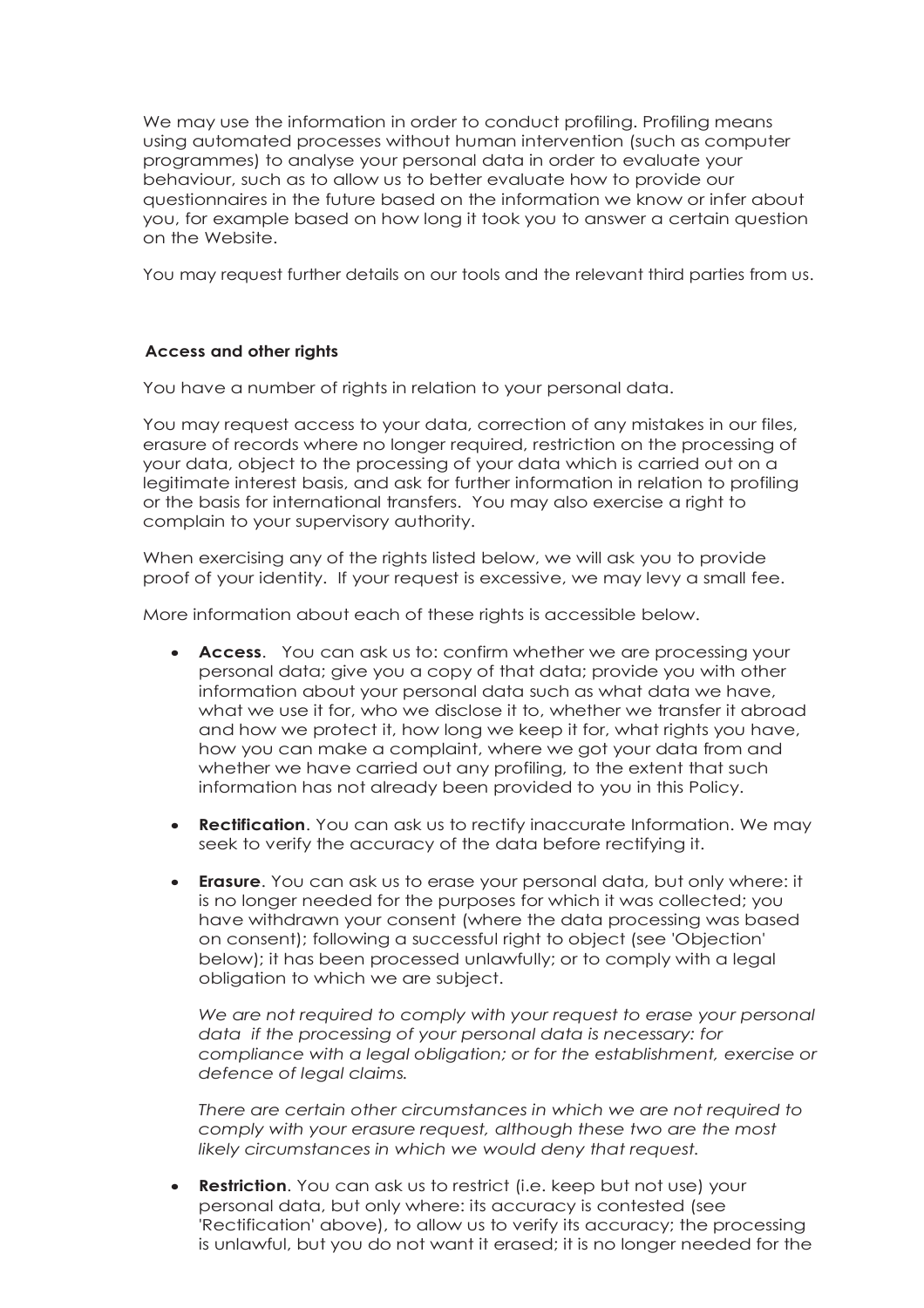purposes for which it was collected, but we still need it to establish, exercise or defend legal claims; you have exercised the right to object, and verification of overriding grounds is pending.

*We can continue to use your personal data following a request for restriction, where: we have your consent; to establish, exercise or defend legal claims; or to protect the rights of another natural or legal person.* 

• **Objection**. You can object to any processing of your personal data which has our 'legitimate interests' as its legal basis, if you believe your fundamental rights and freedoms outweigh our legitimate interests.

*Once you have objected, we have an opportunity to demonstrate that we have compelling legitimate interests which override your rights and freedoms.* 

• **Withdrawal of Consent**. You can withdraw your consent in respect of any processing of personal data which is based upon a consent which you have previously provided, which for the Consultation means withdrawing your consent to receive updates from us by email. You can withdraw your consent by contacting us using the details provided below or using the unsubscribe links in the emails.

## **Complaints Process**

If you have a complaint about how we have handled your personal data you may contact us using the details below and we will investigate your complaint. You may also contact the Information Commissioner's Office with any complaint if you remain unsatisfied.

#### **Third party sites**

This Policy only applies to the Website. If you land on our Website from other websites (including http://www.edinburghairport.com/) or move to other sites from our Website you should read the separate privacy policies.

#### **Updates**

This Policy was created on 8 February 2018.

From time-to-time, we may update this Policy. We will notify you about material changes by either sending an email message if you provided one to us or by prominently posting a notice on the Website. We encourage you to periodically check back and review this Policy so that you always know what information we collect, how we use it, and with whom we share it.

## **Contact**

If you have any questions about this Policy, or would like to exercise your rights with respect to your personal data, please contact us via the feedback option on Edinburgh Airport's website http://www.edinburghairport.com/help/contactus/feedback and mark your feedback for the attention of "Noise Action Plan Consultation Team – Privacy Policy Queries".

You can also contact us in the following ways: